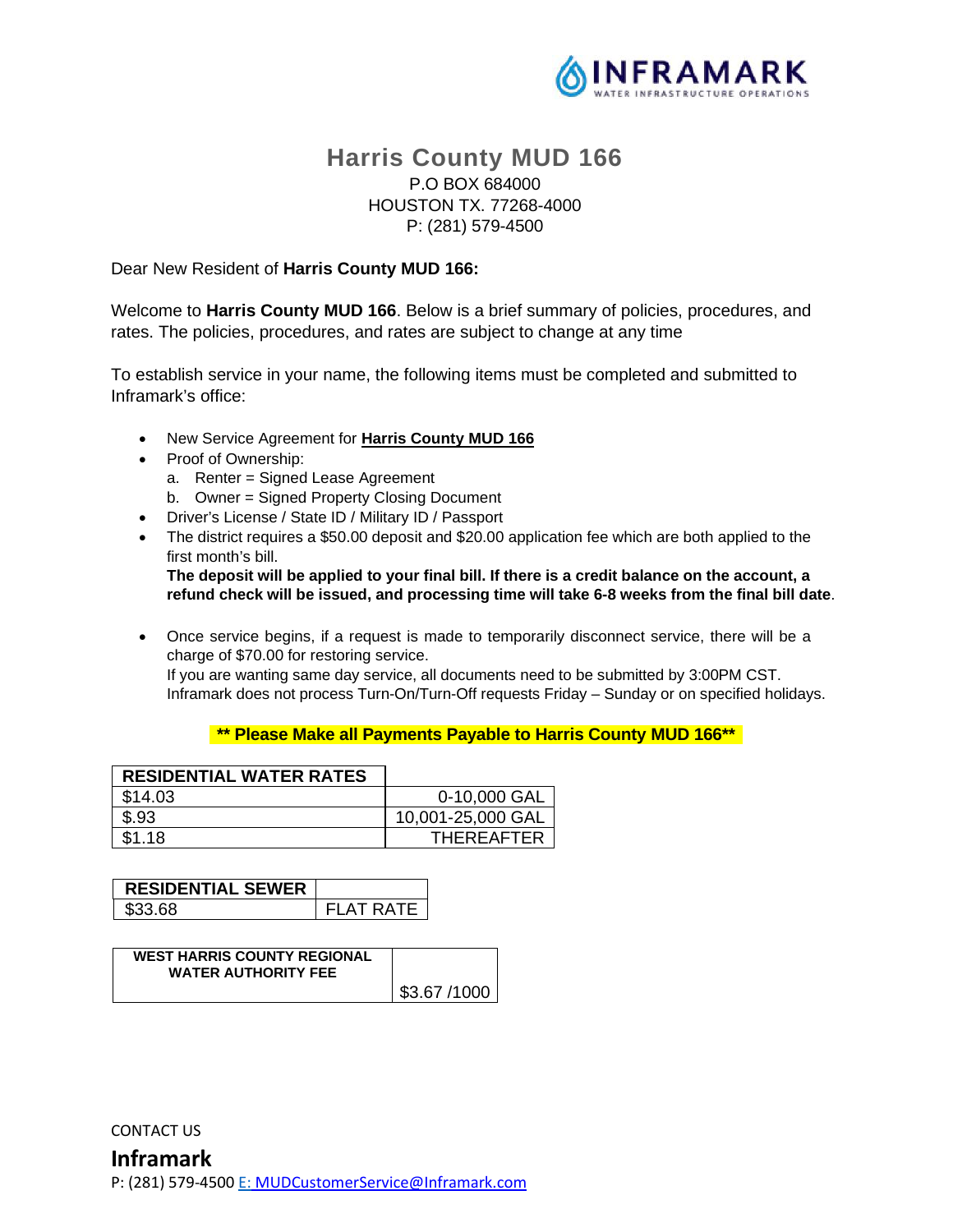

## **A 10% penalty will be assessed if payment is**

## **received after the due date. This amount is shown in the "AFTER DUE DATE" section on your bill.**

## **Delinquent:**

If your account becomes past due at the time current bills are generated, a termination notice will be sent to your address. **A fee of \$10.00** will be assessed to your account and all charges are due to avoid termination of your service. Should full payment not be received as directed on the letter, your service will be disconnected. Should service be disconnected, a **\$70.00 reconnection fee** will be added to your account and an **additional \$50.00 disconnection deposit will be required for the first disconnection, \$100.00 for the second, and \$150.00 for the third**. Full balance of your account will be required to restore service, payable by cashier's check or money order only. If reconnecting due to non-pay cut off time is 4 PM CST.

*NOTE: Once an account is turned off due to a non-payment: Payments made online, by QR reader, over-the-phone, or mailed, are not acceptable forms of payment to restore services.*

**Payment Options Note: If payment is returned unpaid by your bank (for any reason), a \$25.00 returned item fee will be added to your bill.**

- **Online** 
	- o **Payment Method:** 
		- Credit/Debit Card, convenience fee 3% of payment amount
		- Electronic Check, convenience fee of \$1.00
	- o [www.paymyinframarkbill.com](http://www.paymyinframarkbill.com/)

## **QR Readers "InstaPay"**

- o Payment Method: Credit/Debit Card, convenience fee 3% of payment amount
- o Electronic Check, convenience fee o f\$1.00
- **Over-the-Phone**
	- o Payment Method: Credit/Debit Card, convenience fee 3% of payment amount
	- o Payment Method: Check, \$1.00 flat fee
	- o English: Select Option "1"
	- $\overline{\circ}$  Spanish: Select Option "2"

### **Mail-In (Personal Check/Bill Pay)**

o ATTN TO: Harris County MUD 166 P.O BOX 684000 Houston, TX, 77268

CONTACT US

**Inframark**  P: (281) 579-4500 [E:](ftp://E:_MUDCustomerService@inframark.com/) MUDCustomerService@Inframark.com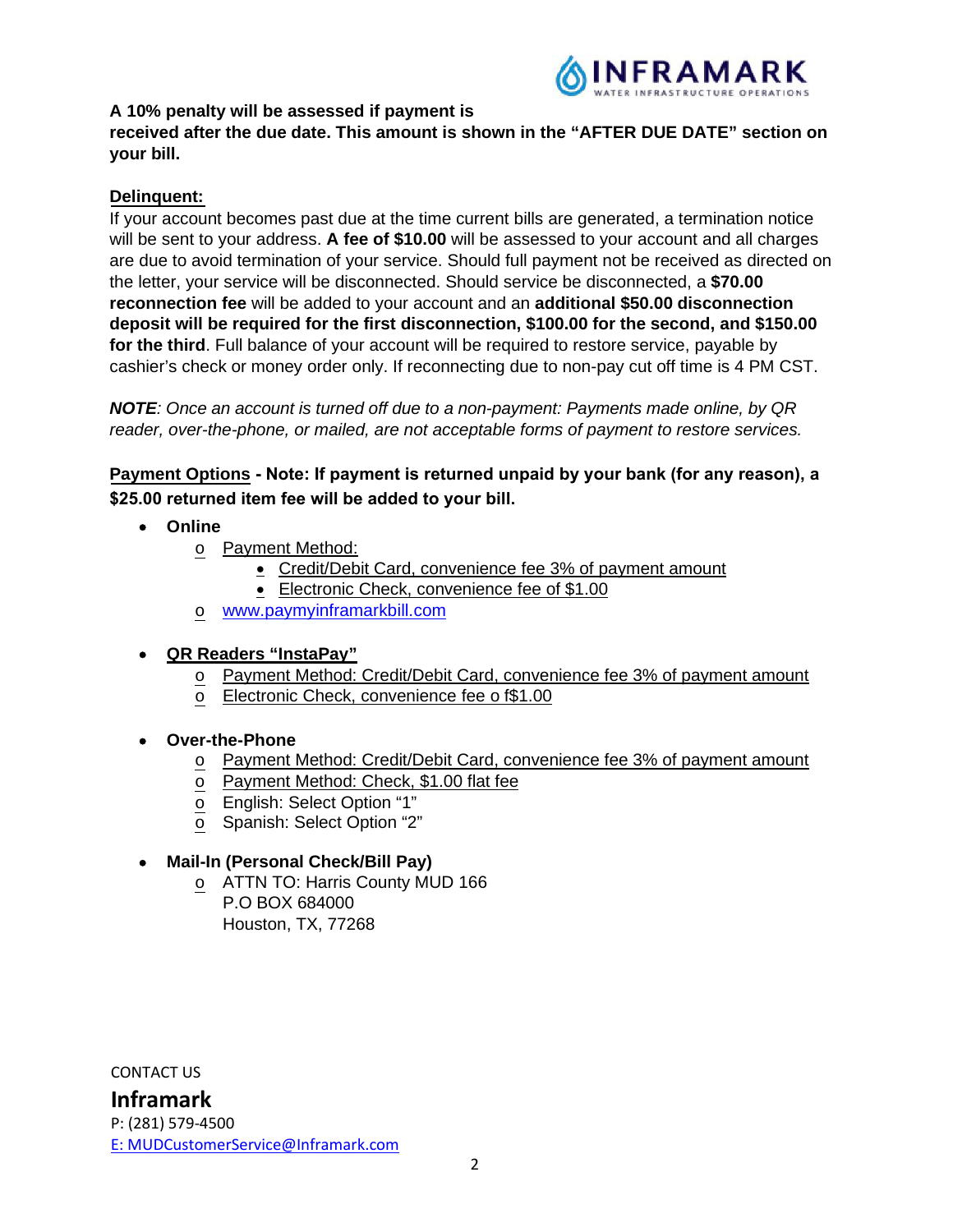

- **In-Person** 
	- o Payment Method: Personal Check, Money Order or Cashier's Check
		- Location: Inframark Grandway West

(Entrance on North side of the Building)

2002 West Grand Parkway North

Katy, TX, 77449

Office Hours: 7:30AM – 5:00PM

## **Detailed Payment Instructions**

- **Online** 
	- o Login to the payment portal website: [www.paymyinframarkbill.com](http://www.paymyinframarkbill.com/)
	- o Click "PAY BILL"
	- o Enter "Amount to Pay" and Select "Payment Type"
	- o Payment Method: Credit/Debit Card, Electronic Check
	- o Click "CONTINUE WITH TRANSACTION"
	- o Fill in "Payment Information" and Click "SUBMIT PAYMENT"
- **QR Readers "InstaPay"** 
	- o Open your QR Reader Application (one can be downloaded to your smart device from the App or Google Play stores)
	- o Scan the Code
	- o Proceed with the Payment Process
	- Payment Method: Credit/Debit Card

[If you would like to enroll in the](http://www.paymyinframarkbill.com/) Auto-Pay program visit Inframark's customer portal at www.paymyinframarkbill.com, to enroll or give us a call for further assistance.

### **Posting of Payments**

## **IMPORTANT NOTICE**

Please note, initiated payment date or postmarked payment date is not equivalent to posted payment date.

The following type of payment general posting time frame, which is dependent on your bank's releasing fund policy and/or USPS delivery of mail.

Over-the-Phone, 48-72 hours

Electronic Checks (check-free payments), minimum 48-72 hours

Mail-in Checks (personal checks or bill pay, minimum 10 days

CONTACT US